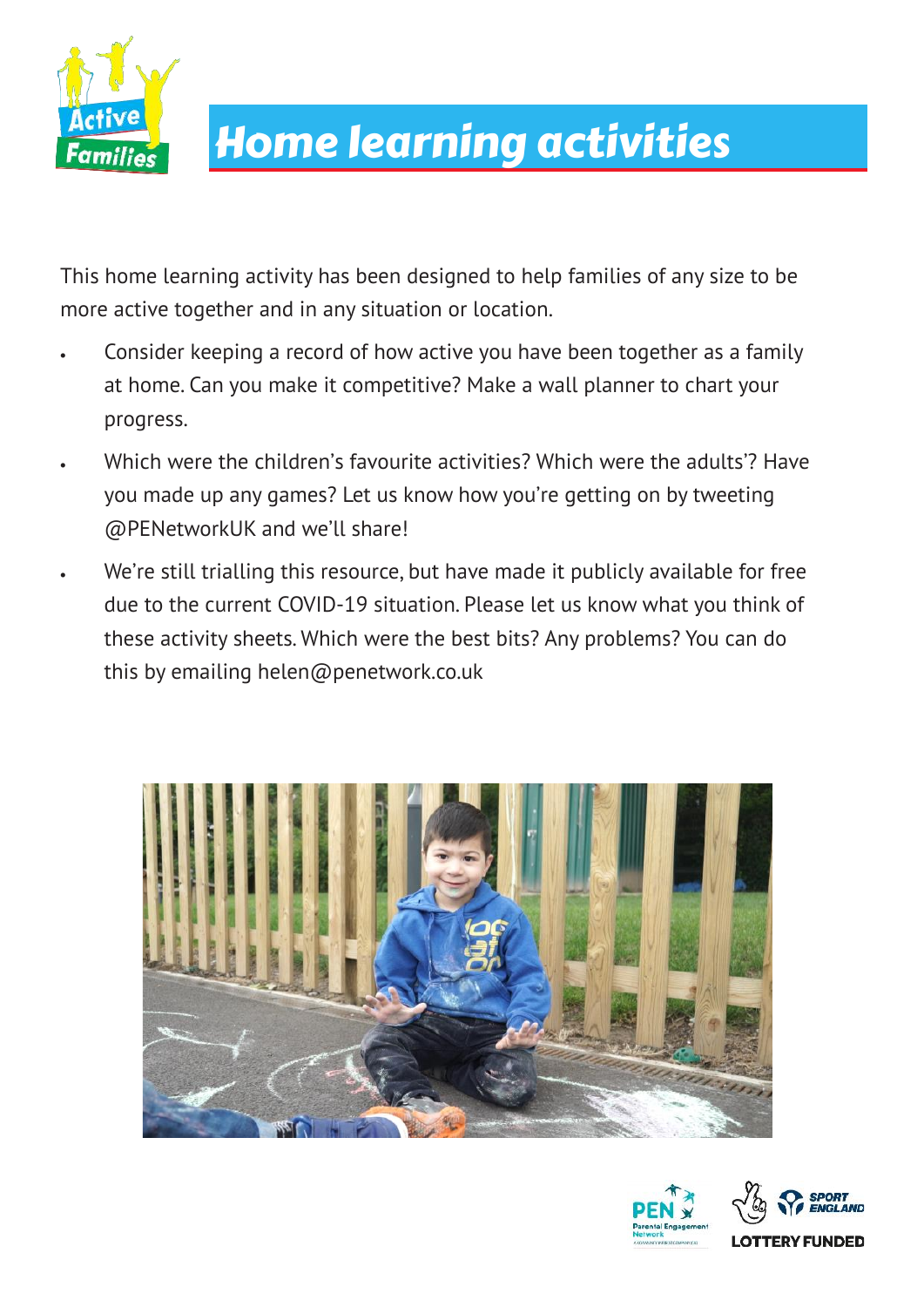# Ball Games

### You will need:

### **A ball**

**Some markers for goals – you could use jumpers**

**Some used plastic bottles**

### **Catch**

**How many times can you throw and catch the ball between two people?**

### Did you know?

Regular physical activity reduces the risk of heart disease and other medical conditions e.g. diabetes and asthma.

Try doing some or all of the activities on this sheet. Which games are new? Which of these games is your favourite?

### Make it harder!

Throw between three, four or more people. Add another ball, a beanbag or

rolled-up socks so there are two (or more) things going round.



Striker!

The more people you have the better. Get everyone in your family involved!

Set up two goals and make sure there is space behind each set of goal posts as well. Divide the players into 2 teams. The game is played similar to football but there are a few major differences:

The ball must stay on the ground and

can **only be moved by hitting it with your hand.**

- If the ball is **accidentally kicked**, it is an automatic point to the opposing team.
- Goals can be scored from **either side of the goal posts**; as long as the ball passes between them, a point is scored.

**Bowling** 

This is a great way to re-use plastic bottles. Fill them with an inch or two of water to make them stand up reliably. Don't forget to screw the tops on tightly!

- Arrange the bottles in a triangle
- Mark the starting line with chalk and start bowling! You can play as a team or as individuals – keep score as you go along.
- To play indoors, use masking tape to mark the start line and use a softer ball.

**Can you feel your heart beat faster? Are you breathing harder?**



# Ball Games

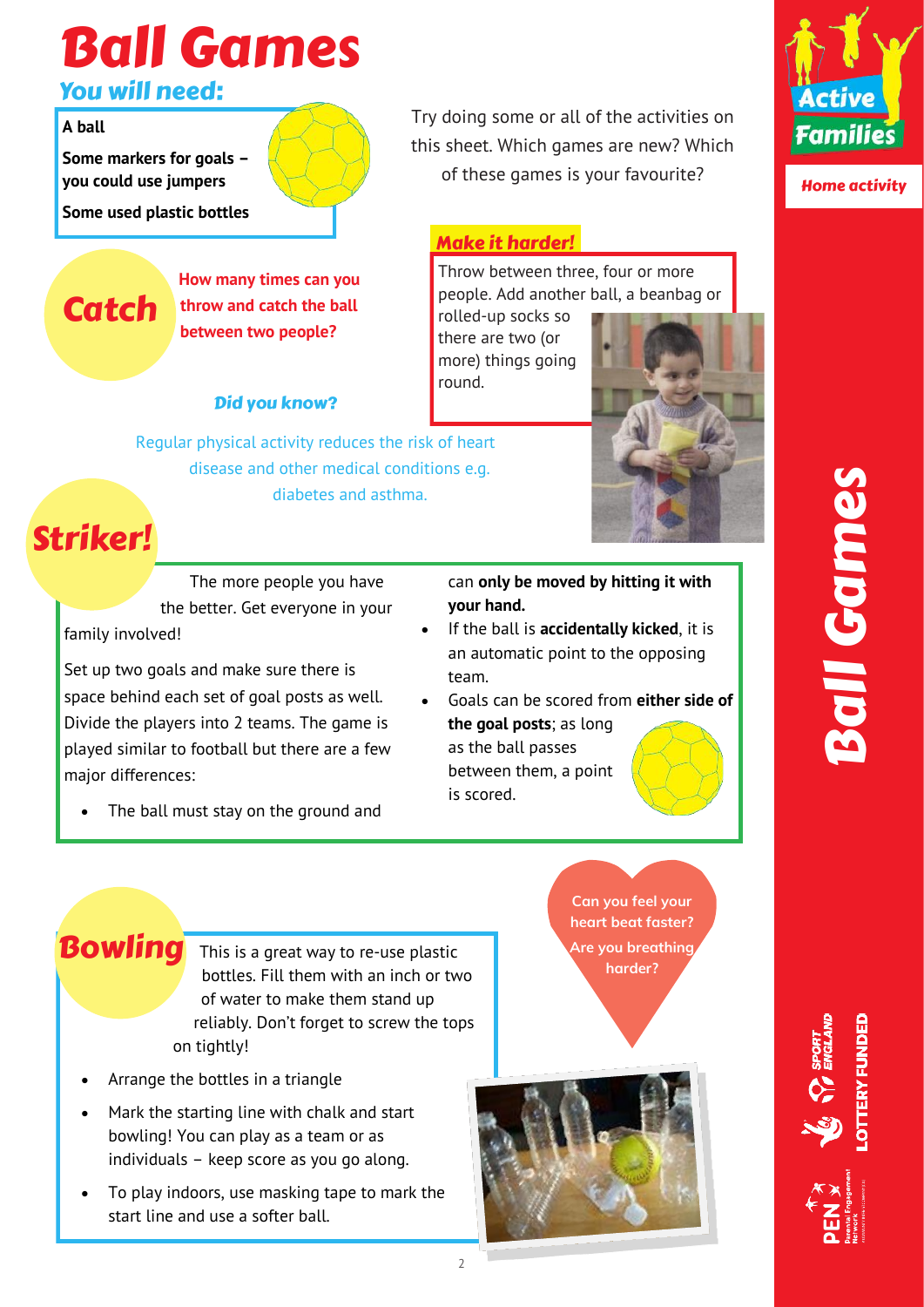

**Hot** 

Home activity

Standing in a circle, try to keep the ball in the air as much as you can. Shout "Hot Potato" as you throw the potato ball or beanbag from one person to another. You can play this game to music and when the music stops, the person holding the potato is 'out'.

The last person left is the winner! Make it harder!

Play faster music, or make the circle bigger.





### Did you know?

**You don't have to do it all at once! Spread activity throughout the day—10 minute chunks all add up and are just effective, so sit less and move more!**

### Piggy in the middle

Two people throw the ball to each other. A third player stands in between them ("Piggy") and tries to catch the ball before the other player.

When Piggy catches the ball, they take the place of the player who missed it, who then becomes "Piggy".

Make it harder!

The two throwers stand further away from each other, or use a smaller ball.



### Walking challenge: Week 3

Do you remember where you walked to last? Can you beat your time?

Try walking a little bit further away each time. What interesting things can you spot on your journey that you don't normally notice when travelling by car or bus?

How much further did you walk?

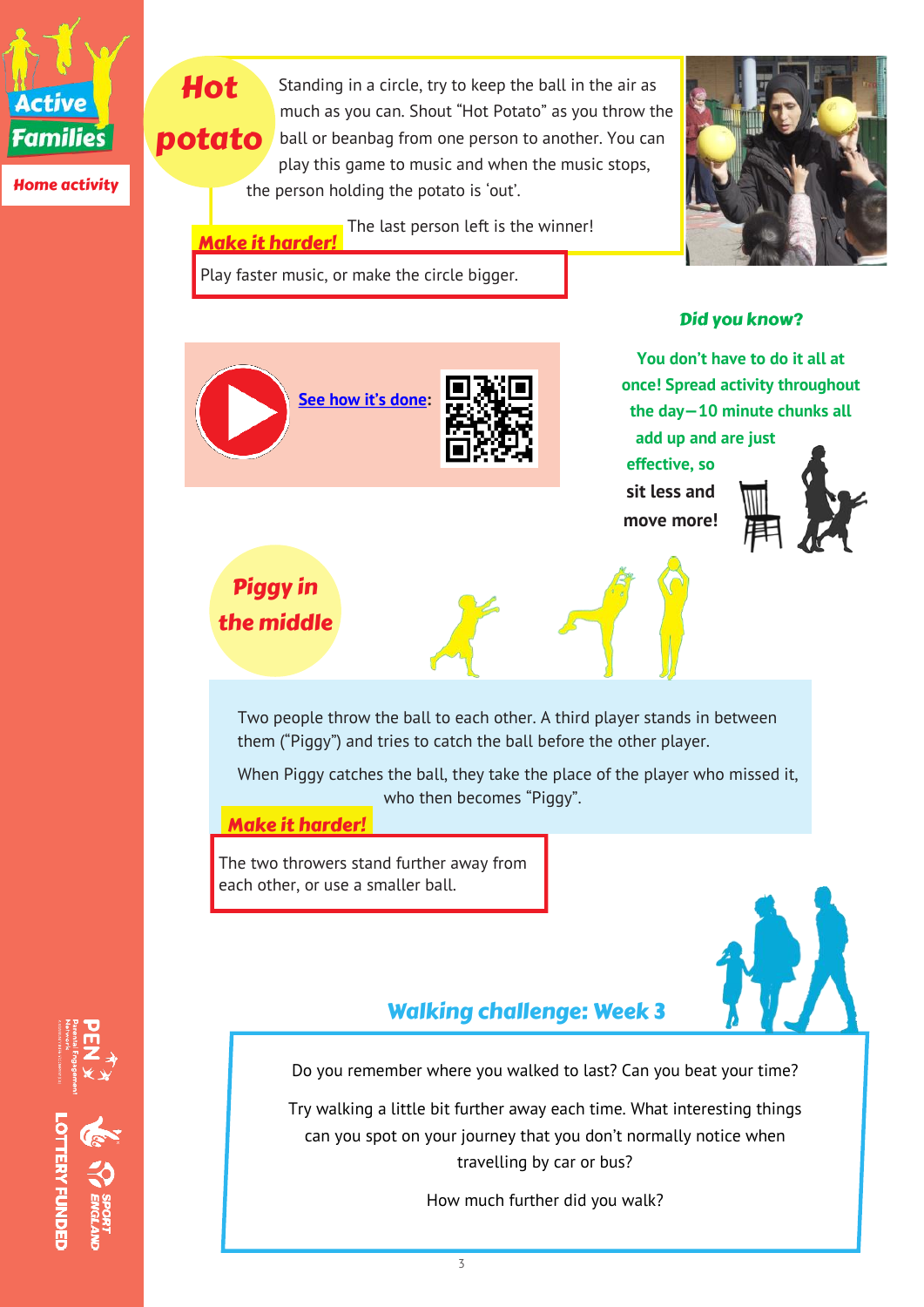## Cool Down

**"Your muscle is like spaghetti. When the muscle is cold, like uncooked spaghetti, it is difficult to bend and stretch. But when the muscle is warm, like cooked spaghetti, it will stretch and grow longer and remain that way. Think of your muscle as warm, cooked spaghetti. Stretch it gently."**

Walk slowly round the room for 1 minute, shaking hands and feet gently as you go.

Move into a circle, facing inwards and mime some stretches:

- Reach up to the sky  $-$  stand on your tip toes!
- Bending down to touch your toes try to keep your legs straight!

Next, loosen up by doing some gentle neck circles:

### How to do neck circles

- Sit cross legged in a comfortable position.
- Take a few moments to relax your shoulders, arms and face.
- Then, gently circle your head in figure eight motion.

Repeat this five times, then do it again

Shake off the rest of your energy through your finger and toes.

Well done!

**1**





### And then shoulder circles:

### How to do shoulder circles

- Sit in a comfortable position
- Close your eyes if you like.
- Roll your shoulders forwards in a circle.

Repeat this five times., then repeat the shoulder rotations in the opposite direction five times.



[See how it](https://qrgo.page.link/mzqcc)'s done:

**2**





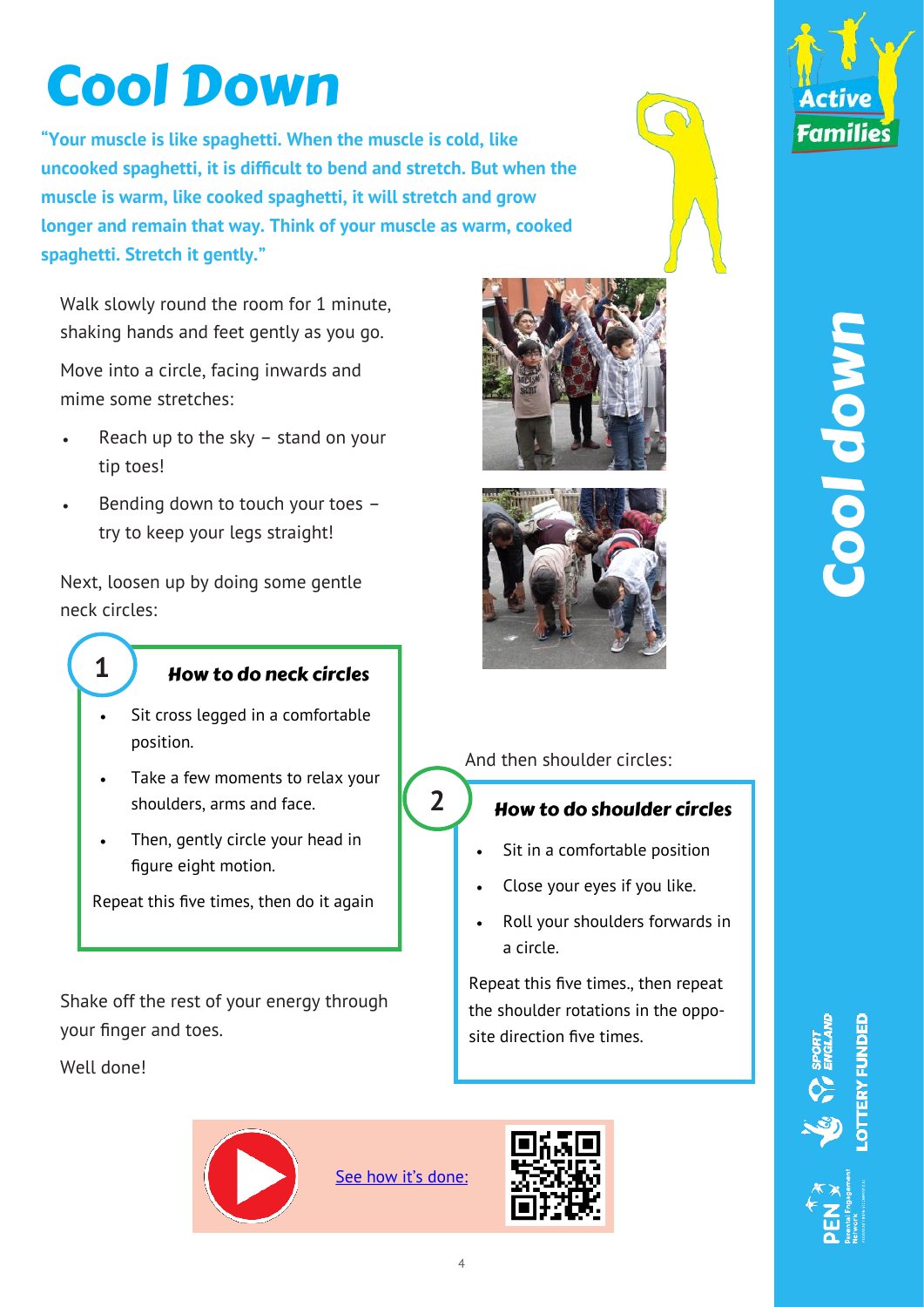

# Record your own games!



**ANEW X**